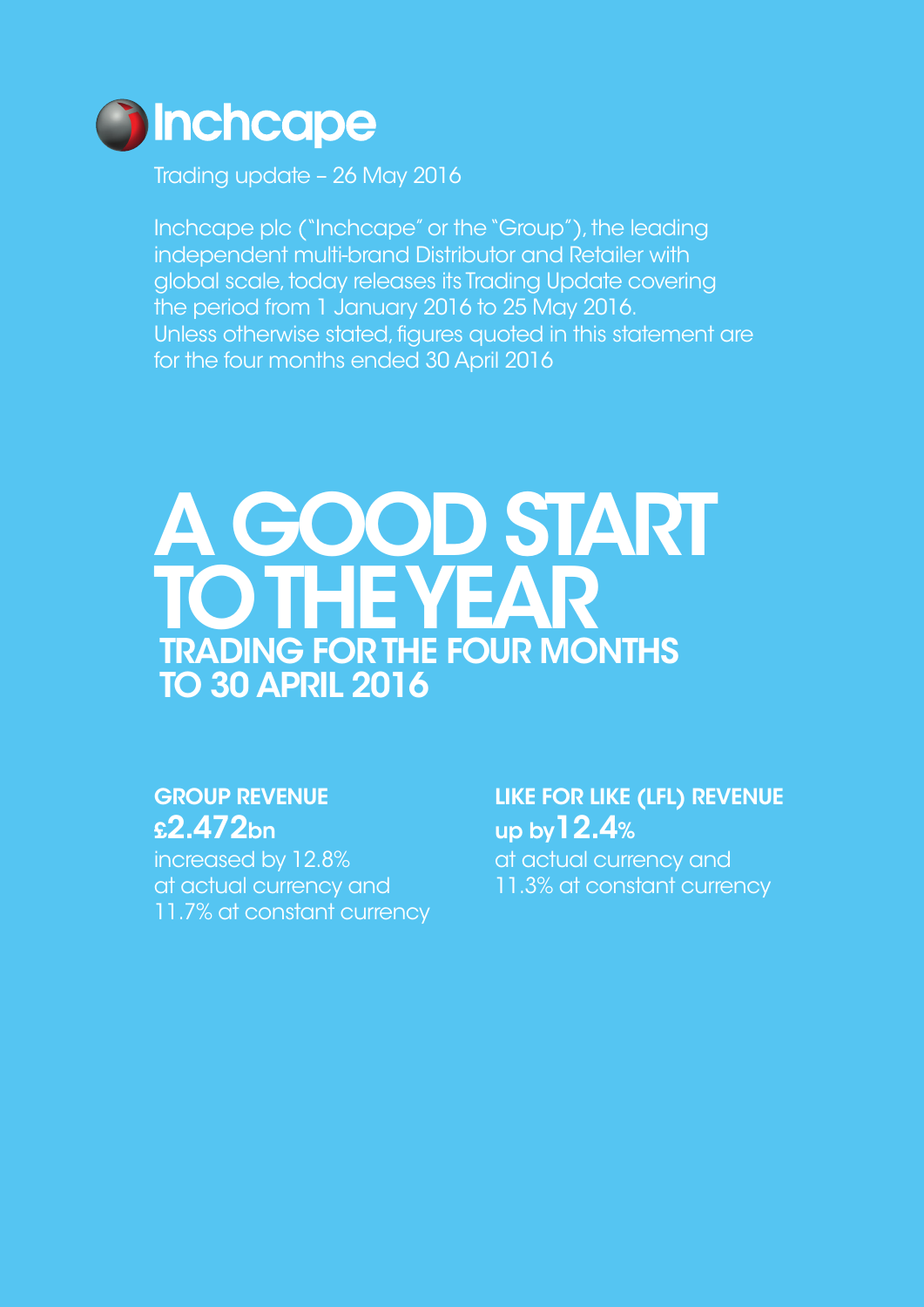# CONTINUED MOMENTUM ACROSS OUR GLOBAL PORTFOLIO STEFAN BOMHARD GROUP CHIEF EXECUTIVE

<sup>1</sup> Our strong revenue<br>
performance in the<br>
months of the year<br>
consistent with our performance in the first four months of the year is consistent with our expectation for continued momentum across our global portfolio of Distribution and Retail markets. We have seen positive revenue trends across five of our six geographical regions, as we have benefited from our unique local growth drivers.

> The performance at the start of 2016 reflects the quality of our operations and our strong fundamentals: Distribution contracts that provide high barriers to entry; long-standing partnerships with the world's leading premium OEMs; and the pursuit of a differentiated customer experience across the value chain. Notwithstanding the difficult

trading environment in our

North Asia region and year on year movement in the exchange rate between the Japanese yen and the Australian dollar we continue to expect to deliver a solid constant currency performance in 2016.

Inchcape has a track record of consistent revenue and profit growth, driving reliable and strong cash generation, with a disciplined approach to capital allocation to support growth and enhance shareholder returns. I am excited about the potential of Inchcape as we deliver on our five strategic objectives: leading in customer experience, delivering the full potential from all of our revenue streams, becoming the OEMs' partner of choice, leveraging our scale and investing to accelerate growth.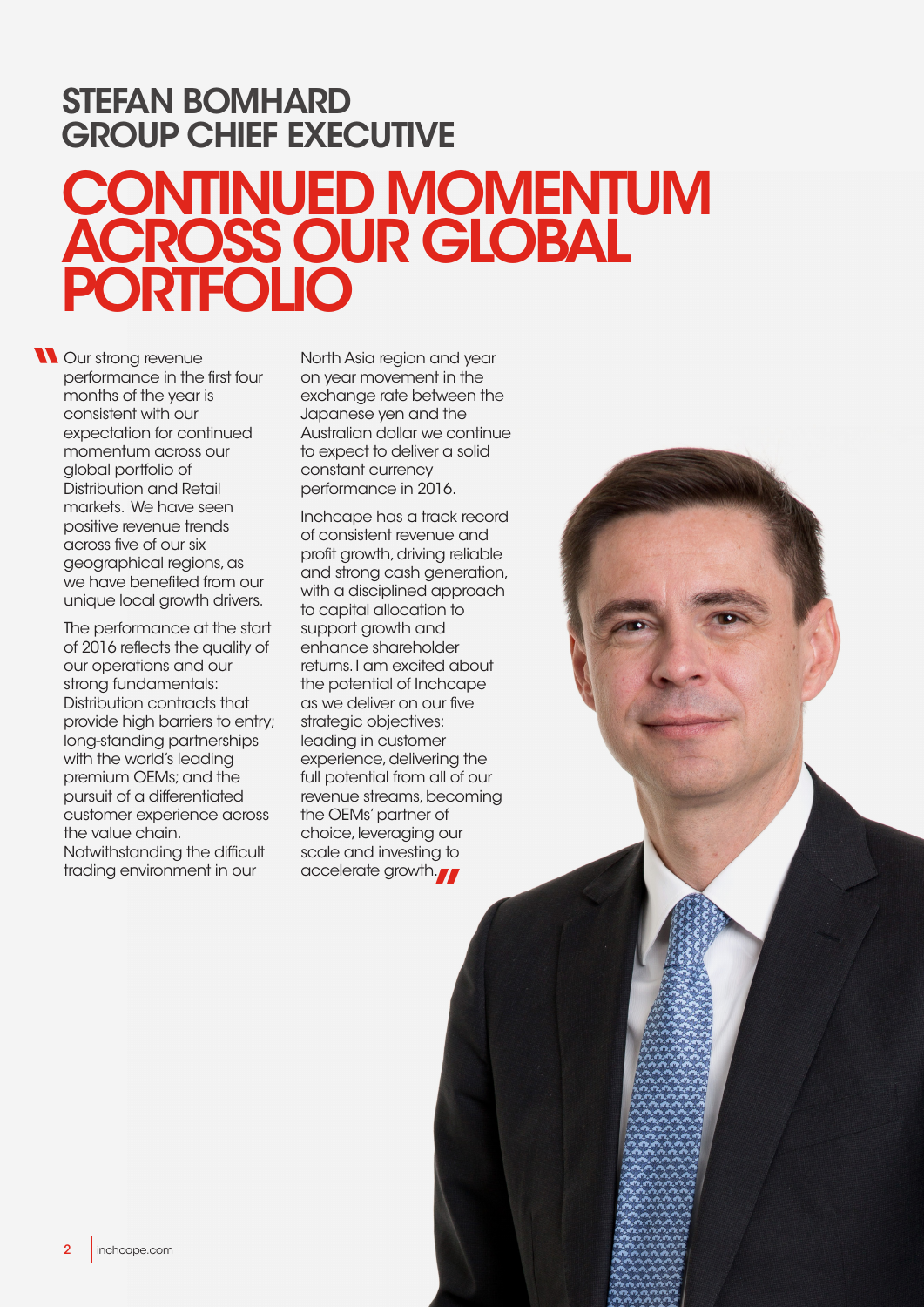# REGIONAL REVIEW

### AUSTRALASIA LFL REVENUE

- Strong start to the year. Successful new Subaru marketing launch, market share increased
- SUV segment and New South Wales region outperforming the market
- Premium and luxury retail brands continuing to grow ahead of the market

## UK LFL REVENUE  $+10.7\%$   $+3.6\%$   $+24.1\%$  -18.0%

- Strong revenue growth in Vehicles and solid Aftersales revenue growth
- Lower Vehicles margin against a competitive trading environment
- New UK CEO identifying and implementing operational changes

### **EUROPE** LFL REVENUE  $+3.6\%$   $+24.1\%$

- Revenue performance in-line with our expectations
- Greek New Vehicle market broadly flat year to date
- Resilient Aftersales performance

## EMERGING MARKETS LFL REVENUE

- Cyclical and structural drivers benefiting our Emerging Markets
- Broad-based growth across Ethiopia, South America, the Balkans, Baltics and China
- Revenue growth in Russia with Moscow and St. Petersburg outperforming the market

## SOUTH ASIA LFL REVENUE +11.7% +46.7%

- Very strong revenue growth, as expected, driven by New Vehicles in Singapore
- Young Car Parc, aged 1-3 years, starting to  $arow in 2016$
- Brunei New Vehicle market remains challenging

# NORTH ASIA LFL REVENUE

- Consumer and corporate confidence weakened, impacting demand for New Vehicles
- Aftersales operations benefiting from growth in the 1-5 year Car Parc
- Crown Motors in Hong Kong awarded 'Outstanding Customer Service Award' by Toyota

### Australasia Australia

New Zealand

South Asia Brunei Singapore

United Kingdom

UK

Belgium Finland **Greece** Luxembourg

**Europe** 

### Emerging Markets Bulgaria Chile China

Djibouti Estonia Ethiopia Latvia

**Macedonia** Peru Poland Romania Russia

Lithuania

### North Asia Guam

Hong Kong Macau Saipan